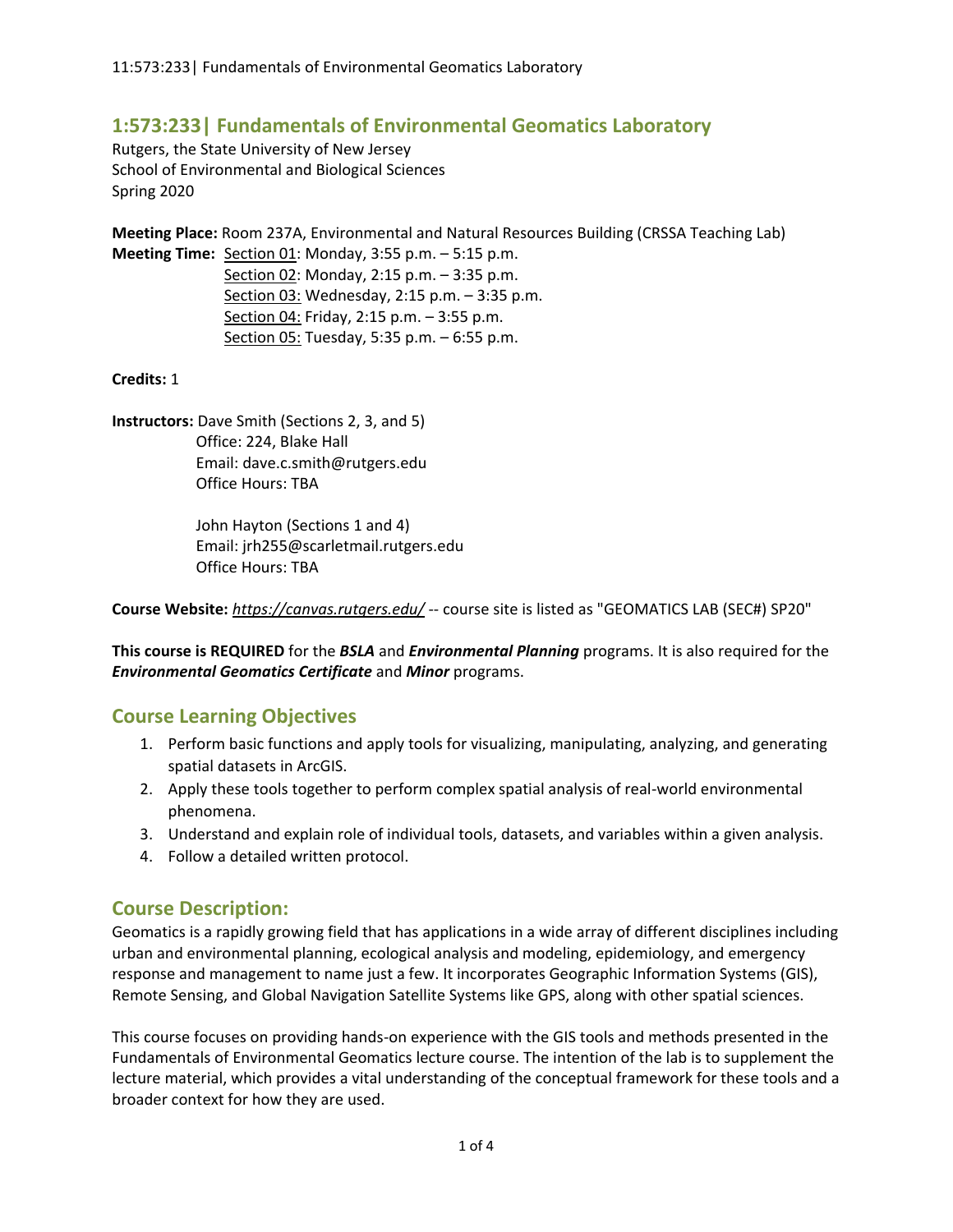## **Readings:**

There are no required readings for this course.

# **Course Structure and Learning Objectives:**

The purpose of the course is to introduce students to ArcGIS software and some of the basic geoprocessing and analytical tools that it provides. The table below shows the specific topics covered in each lab.

Typically, each class will begin with a short presentation that introduces the current week's topic. You will then follow the step-by-step lab handout at your own pace—the instructor will be there to provide assistance when needed. Finally, each week, there will be an assignment in which you will be expected to apply the skills you have learned in that week's lab on your own.

Midway through the semester and at the end of the term, there will be special "synthesis" labs designed to test your understanding and ability to independently apply the tools and concepts that you have learned up to that point. In these labs, you will be given a specific GIS task to accomplish without detailed instructions. While an added challenge, synthesis labs are not exams, and students are invited to use any appropriate resources including past lab handouts, the Internet, and their instructor.

| <b>LAB</b>              | <b>TOPIC</b>                         |
|-------------------------|--------------------------------------|
| $\mathbf{1}$            | <b>Introduction to ArcGIS</b>        |
| 2                       | <b>Basic Cartography Tools</b>       |
| 3                       | More Cartography tools               |
| 4                       | Data Storage and Portability         |
| 5                       | <b>Working with Tables</b>           |
| 6                       | <b>Analysis of Vector Data</b>       |
| $\overline{\mathbf{z}}$ | <b>Synthesis Lab I</b>               |
| 8                       | <b>Analysis of Raster Data</b>       |
| 9                       | Data Sources and Data Transfer       |
| 10                      | Geocoding and Heads-Up Digitizing    |
| 11                      | <b>Tools for Improved Efficiency</b> |
| 12                      | <b>Synthesis Lab II</b>              |
| 13                      | Introduction to ArcGIS Pro           |

# **Grading:**

| Weekly Labs:      | 55%       |    | A: 90-100%  |
|-------------------|-----------|----|-------------|
| Synthesis Lab I:  | 15%       |    | $B: 80-86%$ |
| Synthesis Lab II: | 25%       |    | $C: 70-76%$ |
| Participation:    | 10%       | D: | 60-69%      |
| Attendance:       | See Below |    | under 60    |

#### **Composition of Final Grade: Numerical Ranges for Letter Grades: Numerical Ranges for Letter Grades:**

| B+: 87-89% |
|------------|
| C+: 77-79% |
|            |
|            |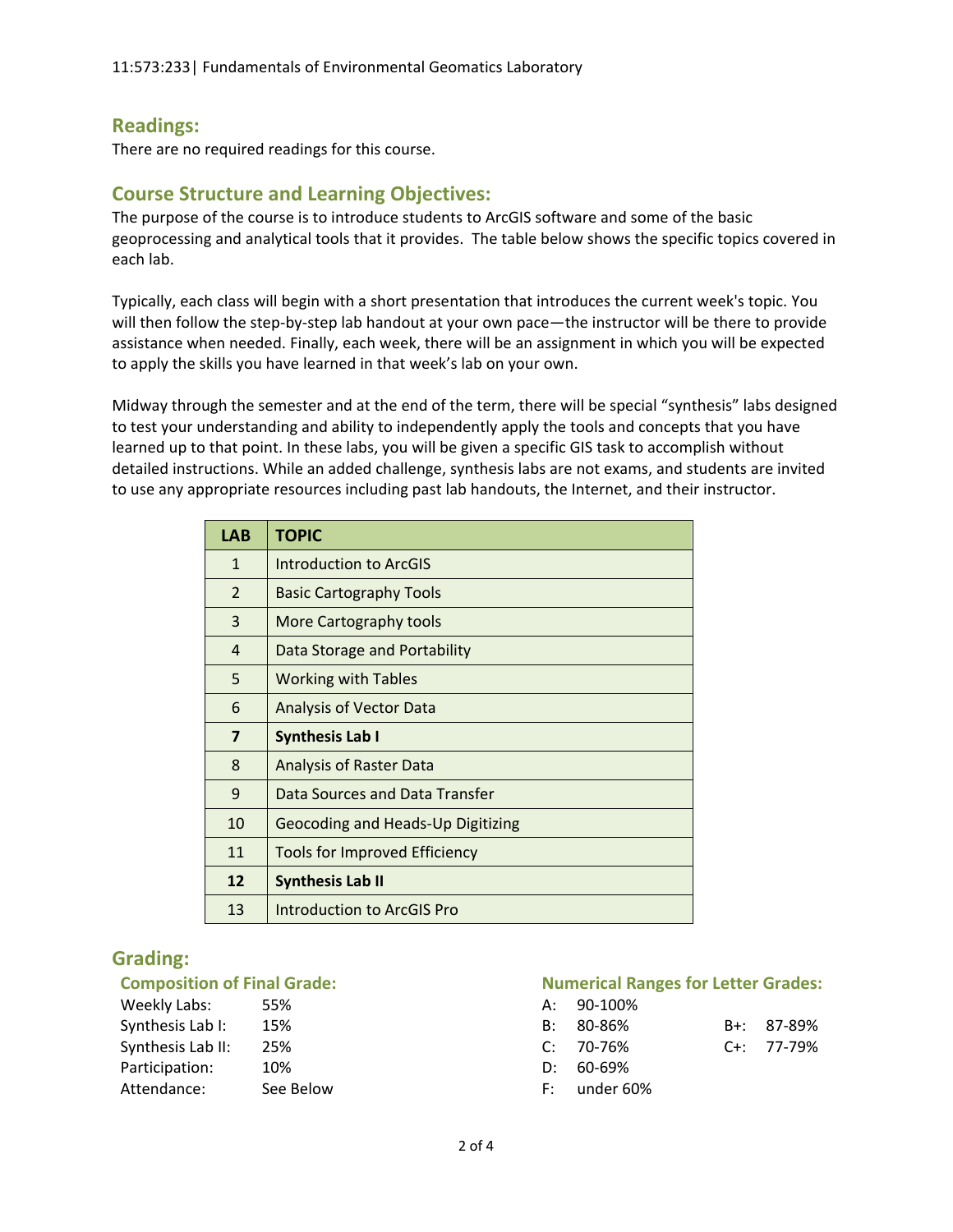### **Attendance Policy:**

Students are expected to attend all lab sessions. This is particularly important for this course. The material we cover is cumulative, so missing a lab session will make it more difficult to follow along the next time.

Absences may be excused in cases of illness, family emergency, or organized professional development events (*e.g.* conferences). Where possible, let your instructor know in advance of your absence so that we can arrange to cover any material you miss. If advance notice is not possible, inform your instructor in writing within seven days of returning to campus. *Any material missed during an unexcused absence will be the responsibility of the student.*

*More than two unexcused absences will result in a step reduction in your final grade for the course. Each additional two unexcused absences will result in a further step reduction in your final grade for the course.*

### **Participation Policy:**

- You are expected to arrive to class on time and to stay for the duration of the class period (or until finished with the in-class section of the assignment).
- While students are encouraged to ask questions, you are expected show a concerted effort to follow and understand the written instructions.
- Similarly, while you may discuss the lab instructions with other students, distracting others from their work with excessive questions is not acceptable.
- You are expected to show respect for your classmates and instructor. Deliberately distracting, offensive, or confrontational behavior will not be tolerated.
- You are expected to attend only the scheduled meeting time of section for which you are registered, unless given specific permission in advance to attend the meeting of another section.

### **Late Submission Policy:**

Again, because the material we cover is cumulative, it is important to complete the previous week's assignment before we start on the next topic in order to avoid falling behind. *All assignments are due at the beginning of the following lab session, unless otherwise noted.*

- *Any lab submitted less than one week late will be docked 10 points.*
- *Any lab submitted more than one week late WILL NOT BE ACCEPTED.*

## **Academic Integrity Policy:**

While students are allowed to discuss and collaborate on exercises and assignments within reasonable limits, **all submitted work must be the individual work of the student submitting it**. If any student is caught submitting work completed by another student, both will receive a grade of 0 for that assignment. For a second infraction of this rule, the offending student will be reported to the administration for further discipline.

The University's Policy on Academic Integrity can be found at: <http://academicintegrity.rutgers.edu/academic-integrity-policy/>